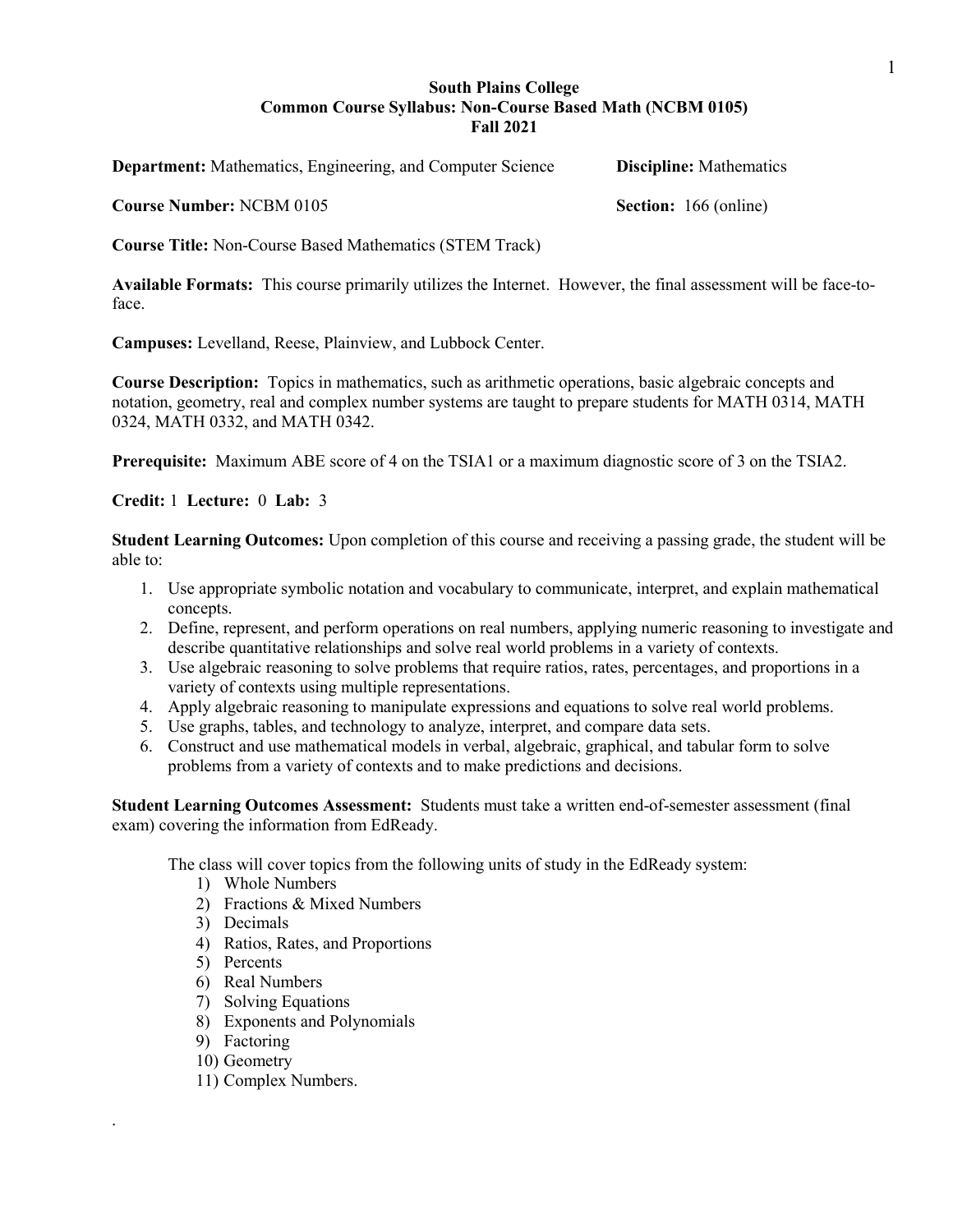**Academic Integrity (Plagiarism and Cheating Policy):** "Complete honesty is required of the student in the presentation of any and all phases of course work. This idea applies to quizzes of whatever length as well to final examinations, to daily reports, and to term papers" *(SPC General Catalog)*.

Plagiarism violations include, but are not limited to, the following:

- 1. Turning in a paper that has been purchased, borrowed, or downloaded from another student, an online term paper site, or a mail order term paper mill;
- 2. Cutting and pasting together information from books, articles, other papers, or online sites without providing proper documentation;
- 3. Using direct quotations (three or more words) from a source without showing them to be direct quotations and citing them; or
- 4. Missing in-text citations.

Cheating violations include, but are not limited to, the following:

- 1. Obtaining an examination by stealing or collusion;
- 2. Discovering the content of an examination before it is given;
- 3. Using an unauthorized source of information (notes, textbook, text messaging, internet, apps) during an examination, quiz, or homework assignment;
- 4. Entering an office or building to obtain an unfair advantage;
- 5. Taking an examination for another;
- 6. Altering grade records;
- 7. Copying another's work during an examination or on a homework assignment;
- 8. Rewriting another student's work in Peer Editing so that the writing is no longer the original student's;
- 9. Taking pictures of a test, test answers, or someone else's paper.

**COVID Syllabus Statement:** It is the policy of South Plains College that as a condition of on-campus enrollment, all students are required to engage in safe behaviors to avoid the spread of COVID-19 in the SPC community. There will be no requirement for face coverings at any location on any South Plains College campus or classroom. Faculty, staff, or students may continue to wear a mask voluntarily, but there will be no requirements for face coverings in any circumstance. Students who believe they have been exposed or may be COVID-19 positive, must contact Health Services, DeEtte Edens, BSN, RN at (806) 716-2376 or [dedens@southplainscollege.edu.](mailto:dedens@southplainscollege.edu)

If you are experiencing any of the following symptoms please do not attend class and either seek medical attention or get tested for COVID-19.

- Cough, shortness of breath, difficulty breathing
- Fever or chills
- Muscles or body aches
- Vomiting or diarrhea
- New loss of taste and smell

Please also notify DeEtte Edens, BSN, RN, Associate Director of Health & Wellness, at [dedens@southplainscollege.edu](mailto:dedens@southplainscollege.edu) or 806-716-2376.

**Student Code of Conduct Policy**: Any successful learning experience requires mutual respect on the part of the student and the instructor. Neither instructor nor student should be subject to others' behavior that is rude, disruptive, intimidating, aggressive, or demeaning**.** Student conduct that disrupts the learning process or is deemed disrespectful or threatening shall not be tolerated and may lead to disciplinary action and/or removal from class.

**Diversity Statement:** In this class, the teacher will establish and support an environment that values and nurtures individual and group differences and encourages engagement and interaction. Understanding and respecting multiple experiences and perspectives will serve to challenge and stimulate all of us to learn about others, about the larger world and about ourselves. By promoting diversity and intellectual exchange, we will not only mirror society as it is, but also model society as it should and can be.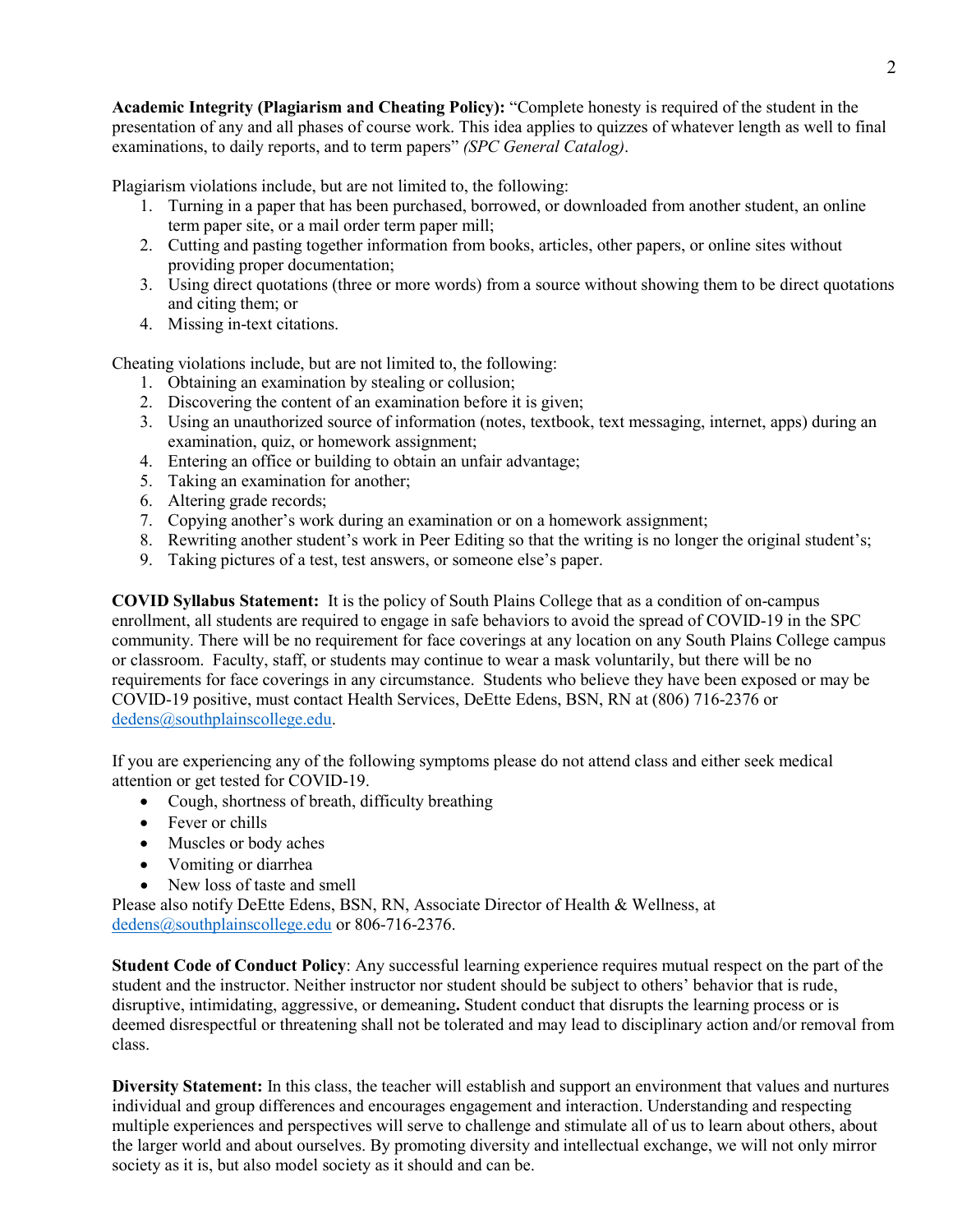**Disability Statement:** Students with disabilities, including but not limited to physical, psychiatric, or learning disabilities, who wish to request accommodations in this class should notify the Disability Services Office early in the semester so that the appropriate arrangements may be made. In accordance with federal law, a student requesting accommodations must provide acceptable documentation of his/her disability to the Disability Services Office. For more information, call or visit the Disability Services Office at Levelland (Student Health & Wellness Office) 806-716-2577, Reese Center (Building 8) 806-716-4675, or Plainview Center (Main Office) 806-716- 4302 or 806-296-9611.

**Nondiscrimination Policy:** South Plains College does not discriminate on the basis of race, color, national origin, sex, disability or age in its programs and activities. The following person has been designated to handle inquiries regarding the non-discrimination policies: Vice President for Student Affairs, South Plains College, 1401 College Avenue, Box 5, Levelland, TX 79336. Phone number 806-716-2360.

**Title IX Pregnancy Accommodations Statement:** If you are pregnant, or have given birth within six months, Under Title IX you have a right to reasonable accommodations to help continue your education. To [activate](http://www.southplainscollege.edu/employees/manualshandbooks/facultyhandbook/sec4.php) accommodations you must submit a Title IX pregnancy accommodations request, along with specific medical documentation, to the Director of Health and Wellness. Once approved, notification will be sent to the student and instructors. It is the student's responsibility to work with the instructor to arrange accommodations. Contact the Director of Health and Wellness at 806-716-2362 or [email](http://www.southplainscollege.edu/employees/manualshandbooks/facultyhandbook/sec4.php) [cgilster@southplainscollege.edu](mailto:cgilster@southplainscollege.edu) for assistance.

**Campus Concealed Carry**: Texas Senate Bill - 11 (Government Code 411.2031, et al.) authorizes the carrying of a concealed handgun in South Plains College buildings only by persons who have been issued and are in possession of a Texas License to Carry a Handgun. Qualified law enforcement officers or those who are otherwise authorized to carry a concealed handgun in the State of Texas are also permitted to do so. Pursuant to Penal Code (PC) 46.035 and South Plains College policy, license holders may not carry a concealed handgun in restricted locations. For a list of locations and Frequently Asked Questions, please refer to the Campus Carry page at: <http://www.southplainscollege.edu/campuscarry.php>

Pursuant to PC 46.035, the open carrying of handguns is prohibited on all South Plains College campuses. Report violations to the College Police Department at 806-716-2396 or 9-1-1.

**SPC Bookstore Price Match Guarantee Policy:** If you find a lower price on a textbook, the South Plains College bookstore will match that price. The difference will be given to the student on a bookstore gift certificate! The gift certificate can be spent on anything in the store.

If students have already purchased textbooks and then find a better price later, the South Plains College bookstore will price match through the first week of the semester. The student must have a copy of the receipt and the book has to be in stock at the competition at the time of the price match.

The South Plains College bookstore will happily price match BN.com & books on Amazon noted as *ships from and sold by Amazon.com*. Online marketplaces such as *Other Sellers* on Amazon, Amazon's Warehouse Deals, *fulfilled by* Amazon, BN.com Marketplace, and peer-to-peer pricing are not eligible. They will price match the exact textbook, in the same edition and format, including all accompanying materials, like workbooks and CDs.

A textbook is only eligible for price match if it is in stock on a competitor's website at time of the price match request. Additional membership discounts and offers cannot be applied to the student's refund.

Price matching is only available on in-store purchases. Digital books, access codes sold via publisher sites, rentals and special orders are not eligible. Only one price match per title per customer is allowed.

*Note: The instructor reserves the right to modify the course syllabus and policies, as well as notify students of any changes, at any point during the semester.*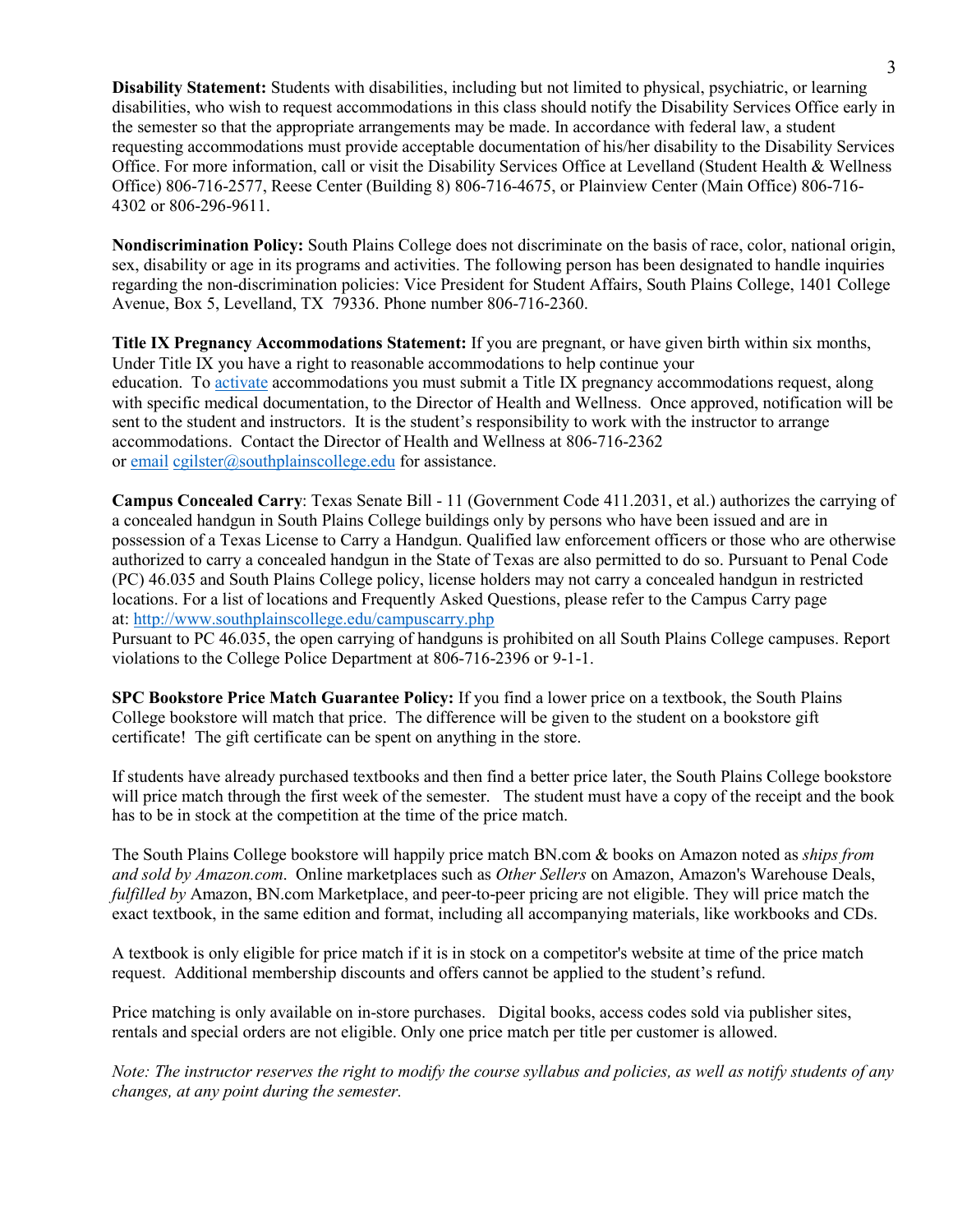### **Instructor Information**

**Instructor:** Jennifer Bartlett **Construction Office Hours: Office**: Levelland Campus, Math Building Room 113 Mon & Wed 8:30-11:30 in Levelland Math 113, **Telephone:** (806) 716-2664 **Friday** 8:30-10:30 virtual on Zoom, **Email:**  $\frac{1}{\text{ikbart}(\omega)}$ southplainscollege.edu or by appointment face-to-face or zoom

**Virtual Office Hours Zoom Link**: <https://southplainscollege.zoom.us/j/97739016686>

**Textbook:** There is no required textbook for this class. However, access to the EdReady website [\(https://southplainscollege.edready.org](https://southplainscollege.edready.org/) ) is required.

**Supplies:** Access to a computer with an internet connection is required for this course. For the final assessment (final exam), please bring an adequate supply of pencils. A calculator is not permitted on the final assessment (final exam).

**Blackboard:** Blackboard is the online course management system that will be utilized for this course. This course is supplemented online, so all access to course information and your instructor is through the Internet. This course syllabus, as well as all course materials can be accessed through Blackboard. Login at [https://southplainscollege.blackboard.com/.](https://southplainscollege.blackboard.com/) The user name and password should be the same as the MySPC and SPC email.

User name: first initial, last name, and last 4 digits of the Student ID

Password: Original CampusConnect Pin No. (found on SPC acceptance letter)

Questions regarding Blackboard support may be emailed to [blackboard@southplainscollege.edu](mailto:blackboard@southplainscollege.edu) or by telephone to 806-716-2180.

**Attendance/Student Engagement Policy:** Attendance and effort are the most important activities for success in this course. The instructor maintains records of the student's engagement throughout the semester. The student will be required to communicate with the instructor at least once per week and work in EdReady for at least two hour per week for the duration of this course. Failure to communicate at least once per week with the instructor and work in EdReady for at least two hour per week will result in the student being dropped from the course.

**EdReady Topics:** The class will cover topics from the following units of study in the EdReady system:

- 1) Whole Numbers
- 2) Fractions & Mixed Numbers
- 3) Decimals
- 4) Ratios, Rates, and Proportions
- 5) Percents
- 6) Real Numbers
- 7) Solving Equations
- 8) Exponents and Polynomials
- 9) Factoring
- 10) Geometry
- 11) Complex Numbers.

**Grading/Course Evaluation:** EdReady will evaluate the student's mastery of each math concept and provide the student with a score between 0 and 100. The student's goal is to earn an EdReady score of at least 90, which should provide a strong background of mathematical understanding for the final assessment (final exam).

Final Exam: At the end of the semester, the student will take a written assessment (final exam) that will determine the student's final course grade for this NCBM 0105 course. The student will schedule a time with the instructor to meet face-to-face for the written assessment (final exam). Performance on this final exam assessment will result in a pass or fail grade for the course. The student must score at least a 70% on the final exam assessment to pass the NCBM 0105 course. A grade of 'P' is assigned for a passing grade, while a grade of